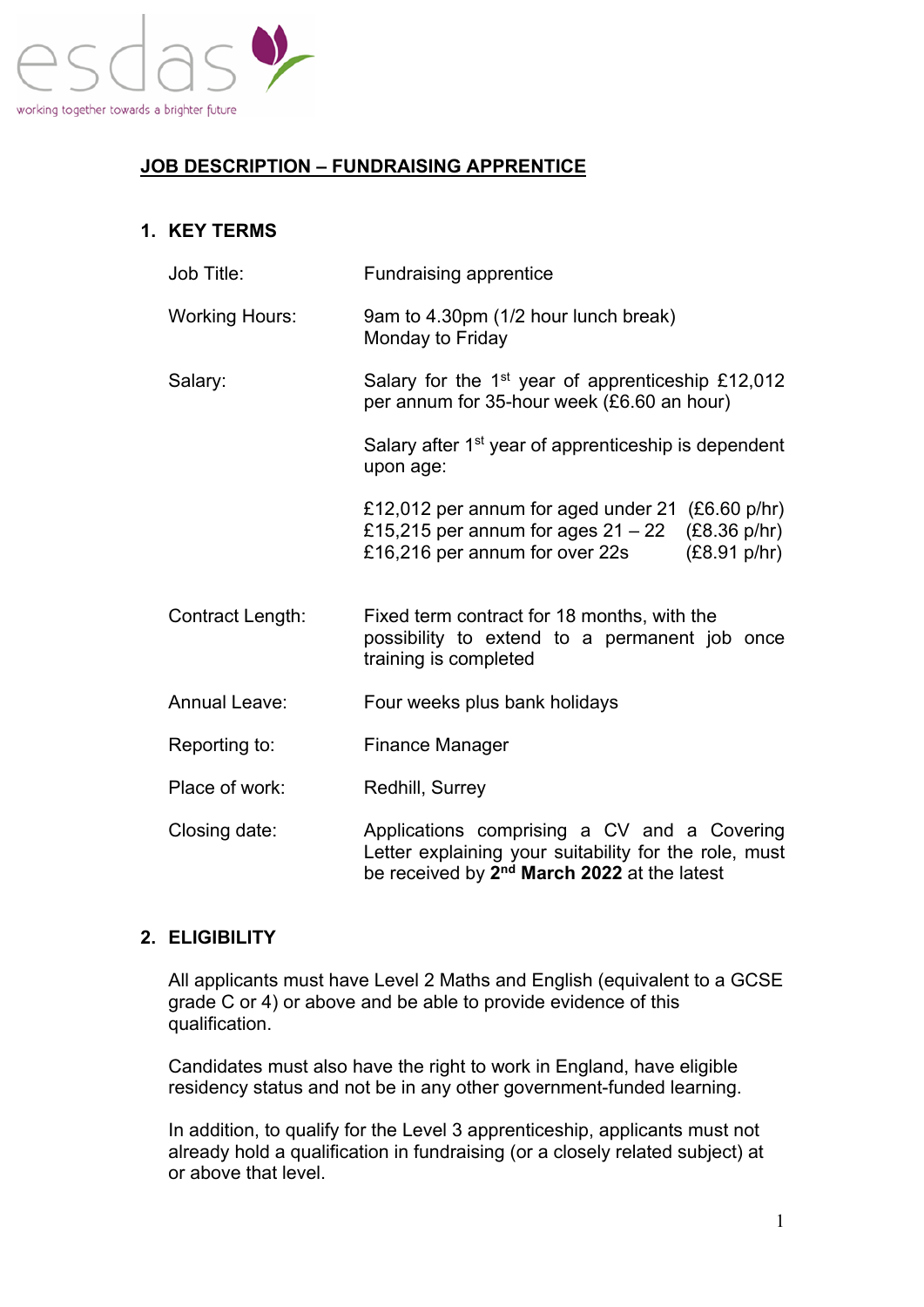

# **3. JOB DESCRIPTION**

To support the generation of funds from charitable trusts, statutory bodies, corporates, other donors and fundraising events towards ESDAS' core costs, existing projects and future developments.

This is an apprenticeship post and 20% of working hours (ie. 7 hours out of the 35 hours a week) will be spent training towards a Level 3 Fundraising Apprenticeship qualification.

## **4. MAIN RESPONSIBILITIES**

Responsibilities will include:

- Carry out research into charitable trusts, grant making bodies and corporates to identify appropriate existing and new funders to support ESDAS's finances
- Run online social media fundraising campaigns
- Maximise publicity on all fundraising activity on social media and in the local community
- Proactively approach past and potential donors to encourage repeat monthly donations
- Plan, support and deliver fundraising events and activities and encourage participation in events organised externally
- Research potential new fundraising events and potential sponsors for these events
- Develop the "Friends of ESDAS" scheme and expand network of supporters
- Provide effective customer care, both for participants and event partners at sponsored or challenge events (eg. marathons) by letter, email, phone and face to face including development of supporter packs
- Assist in organising donor meetings and events
- Deliver talks and presentations to local community groups and organisations and represent ESDAS at functions when required
- Undertake the administration surrounding all donations, including the acknowledgement and recording of all donations on Excel and sending of thank you letters
- Liaise with other staff in ESDAS to prepare information and write grant applications as coordinated by the Finance Manager
- Ensure donor reporting requirements are met by preparing written and financial reports as required
- Prepare regular reports on fundraising activity and events for the Management Team
- Liaise with the Finance Manager over successful grant applications to ensure payments are tracked appropriately